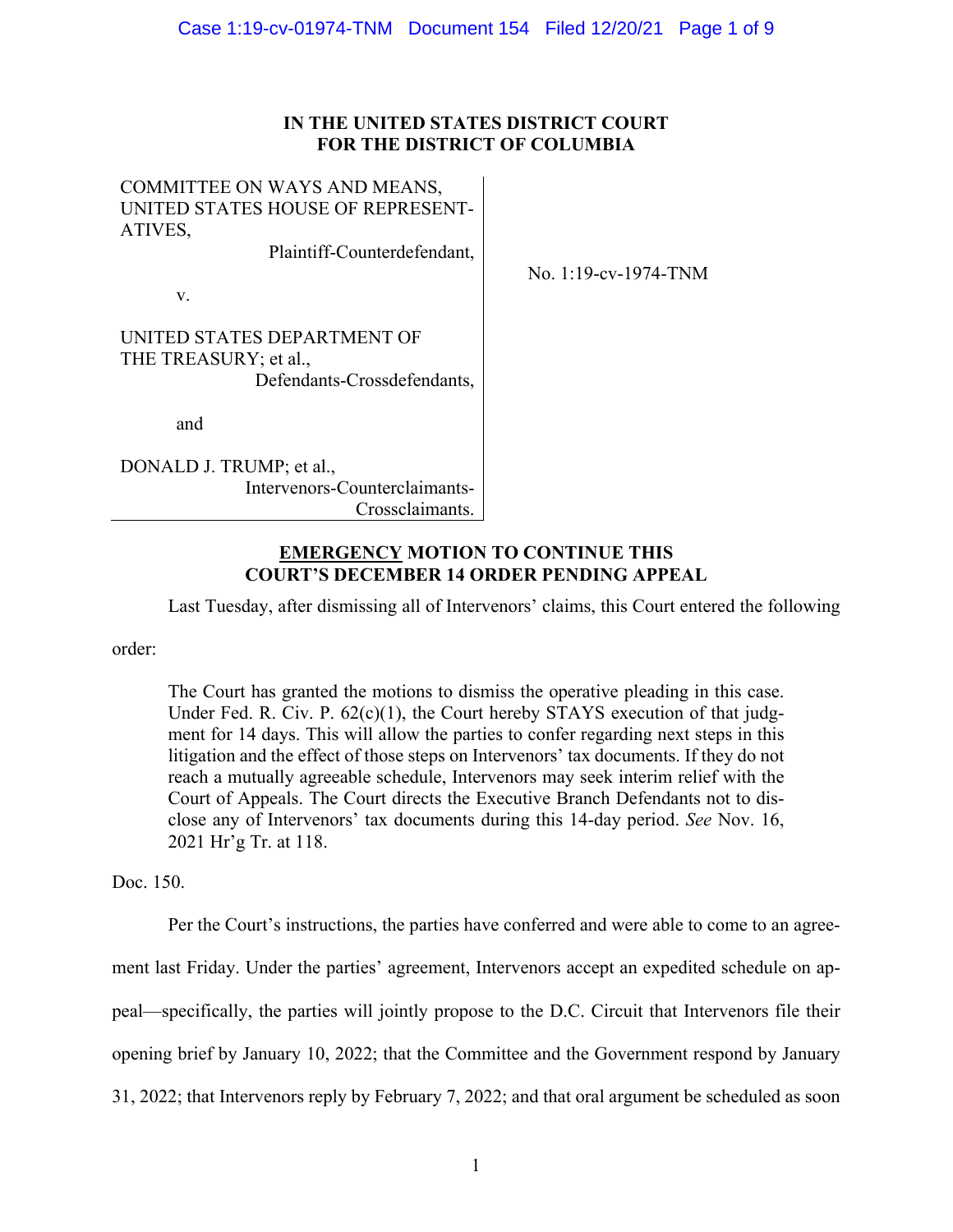#### Case 1:19-cv-01974-TNM Document 154 Filed 12/20/21 Page 2 of 9

 as practicable. In exchange, the Committee and the Government agree that they will take no posi-tion on this motion.

 This motion asks the Court to extend its December 14 order—which currently lasts for only 14 days—to last throughout the entire appeal in the D.C. Circuit. (The Court could do this by issuing the same order but replacing "for 14 days" with "pending appeal" and "during this 14-day period" with "pending appeal.") This Court is not only best positioned to continue its order, but the rules require Intervenors to ask this Court for that relief before they can ask the D.C. Circuit. *See* Fed. R. App. P. 8(a)(1). Intervenors respectfully ask the Court to grant this motion **by Tues- day, December 21, 2021**. That way, if Intervenors must file a similar motion in the D.C. Circuit, the court of appeals will have at least seven days to consider their motion before the expiration of this Court's existing order. *See* D.C. Circuit Handbook of Practice & Internal Procedures 32 (Mar. 16, 2021) (generally requiring emergency motions to be filed "at least 7 days before the date on which court action is necessary").

\* \* \*

To decide a motion like this one, the Court should consider "four factors":

- 1. The likelihood that Intervenors will prevail on the merits.
- 2. The prospect of irreparable injury to Intervenors if relief is withheld.
- 3. The possibility of substantial harm to other parties if relief is granted.
- 4. The public interest.

 *Id.* at 33 (citing *WMATC v. Holiday Tours, Inc.*, 559 F.2d 841 (D.C. Cir. 1977); and *Va. Petroleum*  Jobbers Ass'n v. Fed. Power Comm'n, 259 F.2d 921 (D.C. Cir. 1958)).

*Jobbers Ass'n v. Fed. Power Comm'n*, 259 F.2d 921 (D.C. Cir. 1958)).<br>Courts "analyze the[se] factors 'on a sliding scale whereby a strong showing on one factor could make up for a weaker showing on another.'" *Ala. Ass'n of Realtors v. HHS*, No. 20-cv-3377- DLF, 2021 WL 1946376, at \*1 (D.D.C. May 14, 2021). For example, if the "'other factors strongly favor'" Intervenors, then the first factor requires Intervenors to "'only raise a serious legal question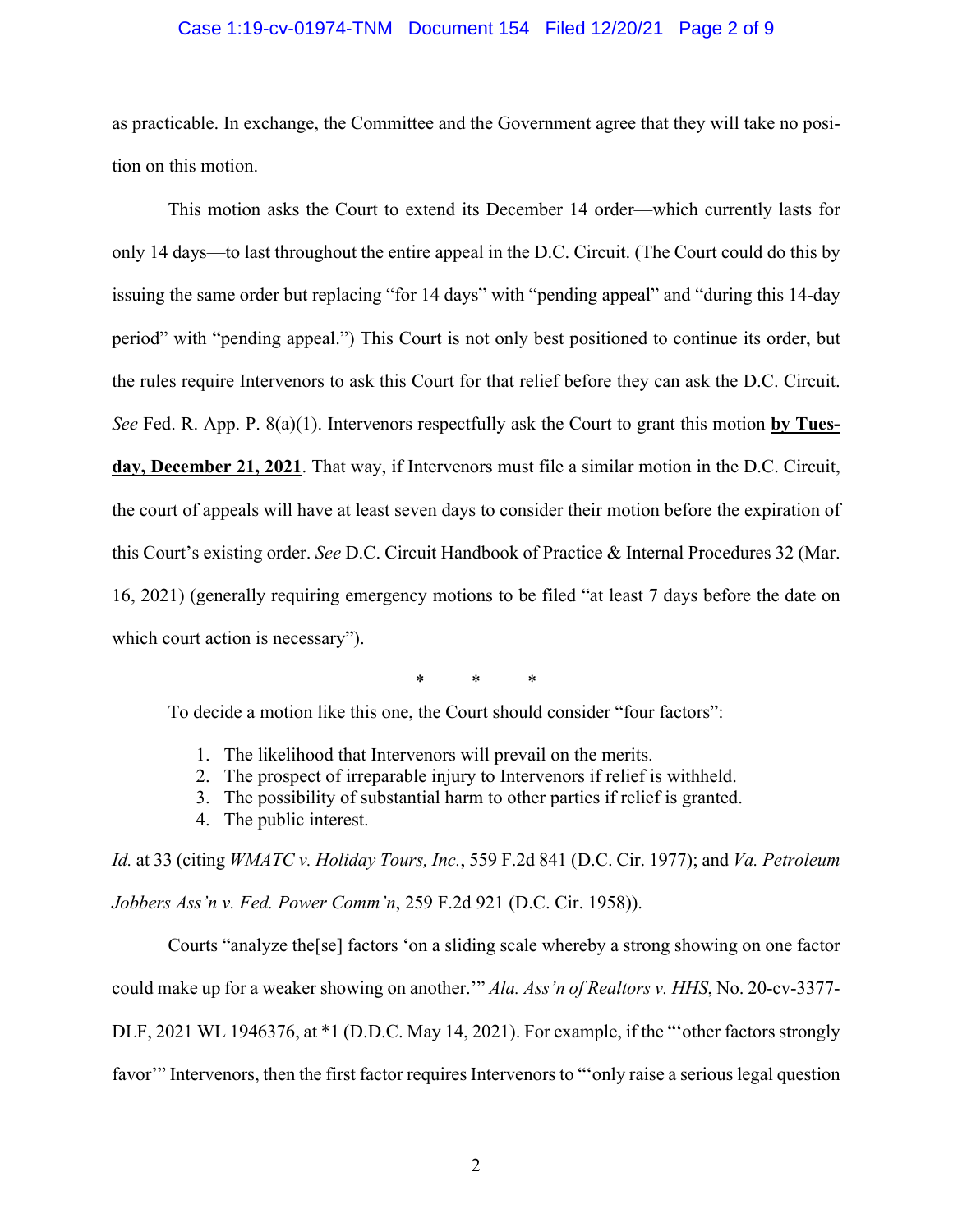## Case 1:19-cv-01974-TNM Document 154 Filed 12/20/21 Page 3 of 9

 on the merits.'" *Id.* This serious-questions standard is compelled by "binding precedent" from the  D.C. Circuit. *Cigar Ass'n of Am. v. FDA*, 317 F. Supp. 3d 555, 560 (D.D.C. 2018). It prevents "unnecessarily harsh results" and achieves "substantial equity." *Holiday Tours*, 559 F.2d at 843- 44. And it avoids putting litigants in the impossible position of convincing a court that just ruled against them to hold that its own ruling will likely be reversed on appeal. *See id.* at 844-45; *Cigar Ass'n*, 317 F. Supp. 3d at 561 n.4; *Shapiro v. DOJ*, No. 13-cv-555-RDM, 2016 WL 3023980, at \*8 (D.D.C. May 25, 2016).

 because the non-merits factors heavily favor Intervenors, this Court need only conclude that Inter- venors have raised serious questions that warrant further litigation. That conclusion should be sim- ple here. Tellingly, in every similar case that Intervenors are aware of, courts have either entered stays pending appeal or the requesting party agreed to voluntarily forbear during the appeal. *E.g.*,  *Deutsche Bank AG*, 140 S. Ct. 660 (2019) (same); *Trump v. Thompson*, 2021 WL 5832713, at \*31 n.20 (D.C. Cir. Dec. 9, 2021) (explaining that the Court had granted an administrative injunction pending appeal and granting another one pending the filing of a motion with the Supreme Court); *Trump v. Mazars USA, LLP*, Doc. #1910381, No. 21-5176 (D.C. Cir. Aug. 16, 2021) (explaining that the House had agreed to voluntarily forbear during the appeal); *Trump v. Vance*, Doc. 83, All four factors, both individually and collectively, weigh in favor of Intervenors. And *Trump v. Mazars USA, LLP*, 140 S. Ct. 581 (2019) (granting stay pending certiorari); *Trump v.*  No. 20-2766 (2d Cir. Sept. 1, 2020) (granting stay pending appeal).

 **Irreparable Injury**: Unless this motion is granted, Intervenors face "'perhaps the most compelling'" form of irreparable injury: their appeal will likely be dismissed as "moot." *John Doe Agency v. John Doe Corp.*, 488 U.S. 1306, 1309 (1989) (Marshall, J., in chambers); *accord Gar-rison v. Hudson*, 468 U.S. 1301, 1302 (1984) (Burger, C.J., in chambers). The Committee and the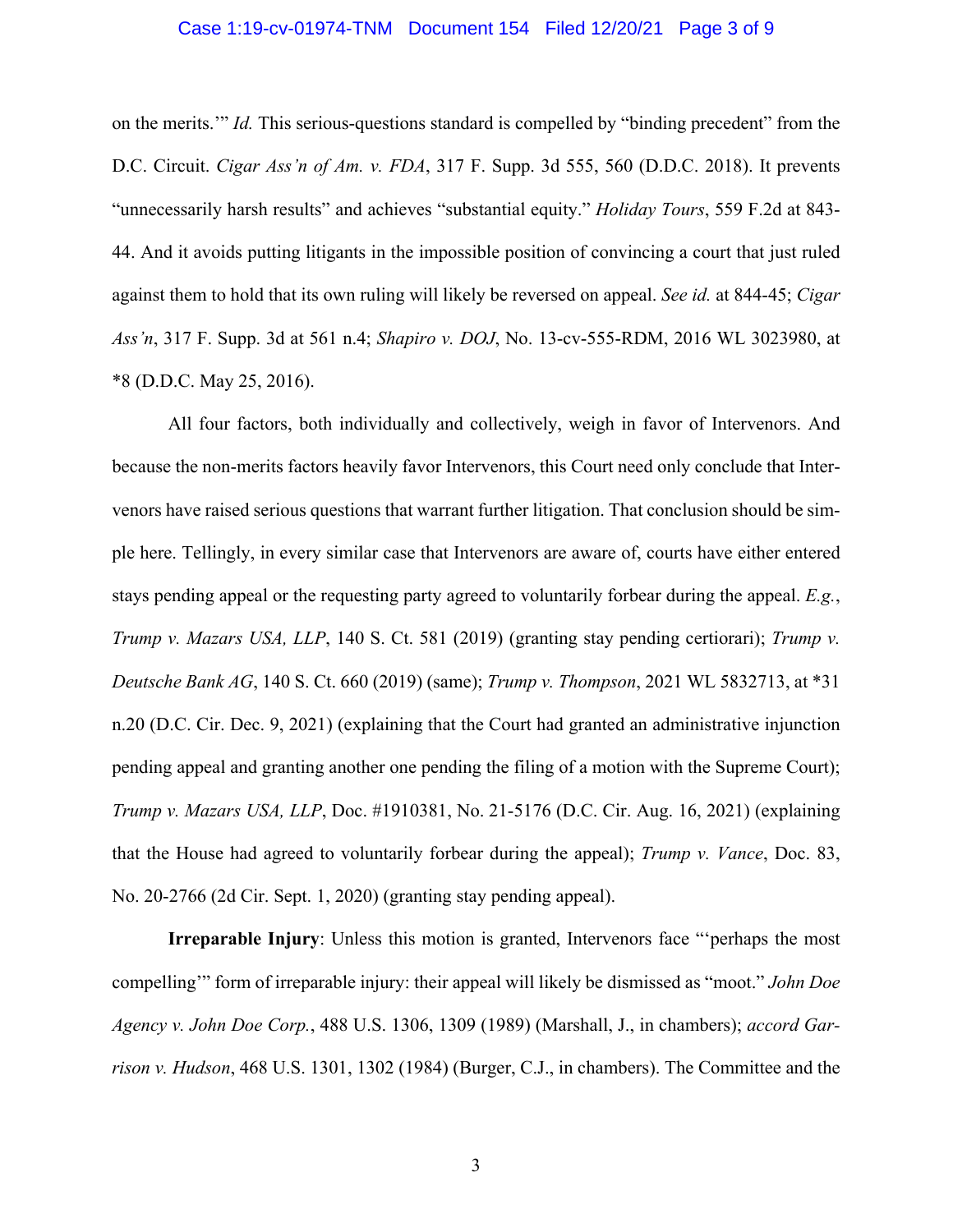## Case 1:19-cv-01974-TNM Document 154 Filed 12/20/21 Page 4 of 9

 Government will not agree to voluntarily forbear while Intervenors appeal; they are forcing Inter- venors to obtain a court order. Absent that order, the Government will comply with the Commit- tee's §6103(f) request and turn over Intervenors' tax documents. The Government's compliance will moot Intervenors' ability to secure an order barring compliance. *Off. of Thrift Supervision Dep't of Treasury v. Dobbs*, 931 F.2d 956, 957 (D.C. Cir. 1991). And the Committee will argue that the Government's compliance moots the entire appeal because this Court cannot order Con- gress to return, destroy, or refrain from publishing Intervenors' documents. *See Senate Permanent*  … stay the status quo when" in this situation, where events might "moot the losing party's right to  appeal." *John Doe Co. v. CFPB*, 235 F. Supp. 3d 194, 206 (D.D.C. 2017); *accord Ctr. For Int'l Envtl. Law v. Office of U.S. Trade Rep.*, 240 F. Supp. 2d 21, 22-23 (D.D.C. 2003) (explaining that *Subcomm. on Investigations v. Ferrer*, 856 F.3d 1080, 1086 (D.C. Cir. 2017). Courts "routinely movants make "a strong showing of irreparable harm" where disclosure would moot any appeal).

 Even if Intervenors could survive a mootness challenge, they still need a court order to avoid "'the quintessential type of irreparable harm'": the "disclosure of [their] private, confidential information" to a branch of government. *Airbnb, Inc. v. City of N.Y.*, 373 F. Supp. 3d 467, 499 (S.D.N.Y. 2019). Once Intervenors' tax information is given to Congress, public disclosure is vir- tually guaranteed. But even absent public disclosure, no court could "return the parties to the status quo ante—there is nothing a court can do to withdraw all knowledge or information" from Chair- woman Maloney or the Committee. *Church of Scientology of Calif. v. United States*, 506 U.S. 9, 12 (1992). "Once the documents are surrendered," in other words, "confidentiality will be lost for all time." *Providence Journal Co. v. FBI*, 595 F.2d 889, 890 (1st Cir. 1979); *accord Maness v. Meyers*, 419 U.S. 449, 460 (1975); *Becker v. United States*, 451 U.S. 1306, 1311 (1981) (Rehnquist, J., in chambers).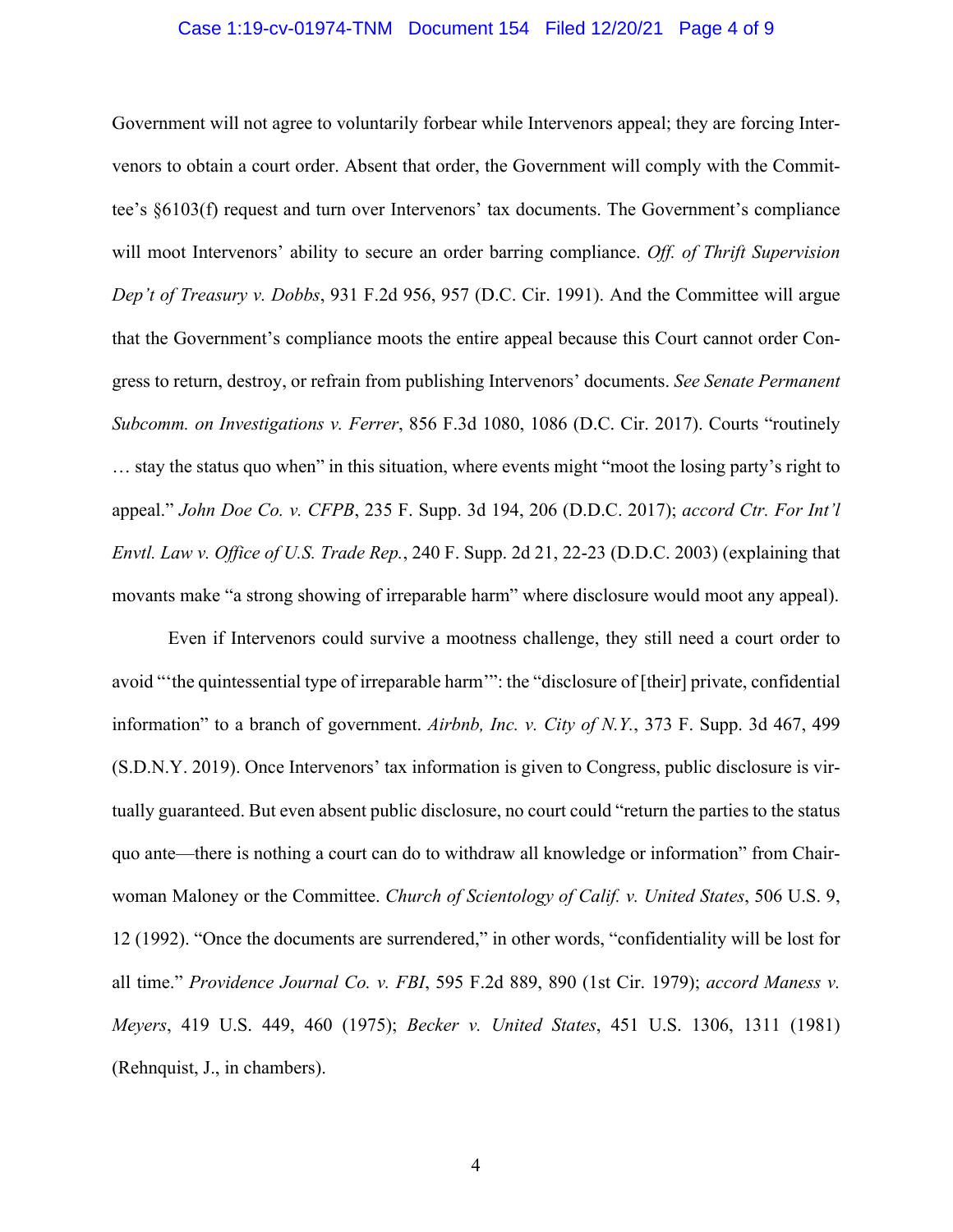#### Case 1:19-cv-01974-TNM Document 154 Filed 12/20/21 Page 5 of 9

 **Harm to Others/Public Interest**: Neither the Committee, the Government, nor the public will suffer any comparable harm. The generic interest in "having legal questions decided ... as ... expeditiously as possible" is not enough to "preclud[e] maintaining the status quo while the merits are being decided on appeal." *Holiday Tours*, 559 F.2d at 843. And the Committee's supposed interest in studying legislation to increase IRS staffing or funding, *see* MTD Op. 15, is theoretical, remote, and something that can wait until the conclusion of Intervenors' expedited appeal. *See John Doe Agency*, 488 U.S. at 1309; *Cigar Ass'n*, 317 F. Supp. 3d at 563; *EPIC v. DOJ*, 15 F. Supp. 3d 32, 47 (D.D.C. 2014). While *Eastland* instructs courts to go fast when Congress demands information about purely *private* parties, *see* MTD Op. (Doc. 148) 8, this case concerns a President and all agree that the Committee's request implicates the separation of powers, *id.* at 32. When the separation of powers is at stake, courts consider "delay" a *benefit* because it can facilitate compro- mise and potentially avoid a momentous ruling that will forever alter the balance of interbranch  power. *See United States v. AT&T Co.*, 567 F.2d 121, 133 (D.C. Cir. 1977); *Comm. on Judiciary of U.S. House of Representatives v. Miers*, 542 F.3d 909, 911 (D.C. Cir. 2008).

 The Committee and the Government must agree that they have weak countervailing inter- ests, because they are taking no position on this motion. *See PFAW v. U.S. Dep't of Educ.*, 518 F. Supp. 2d 174, 177 (D.D.C. 2007) (finding no "countervailing interests" weighing against a stay pending appeal "[g]iven that both Parties agree that a stay is warranted"). And their prior willing- ness to delay this case proves that they have no pressing need for Intervenors' tax information: The Committee waited three months in the 116th Congress before making its request; the Com- mittee waited another four months to file a dispositive motion; the Government successfully stayed this case for another seventeen months; the Committee waited another six months in the 117th Congress before deciding how to proceed; and the Government voluntarily forbore compliance for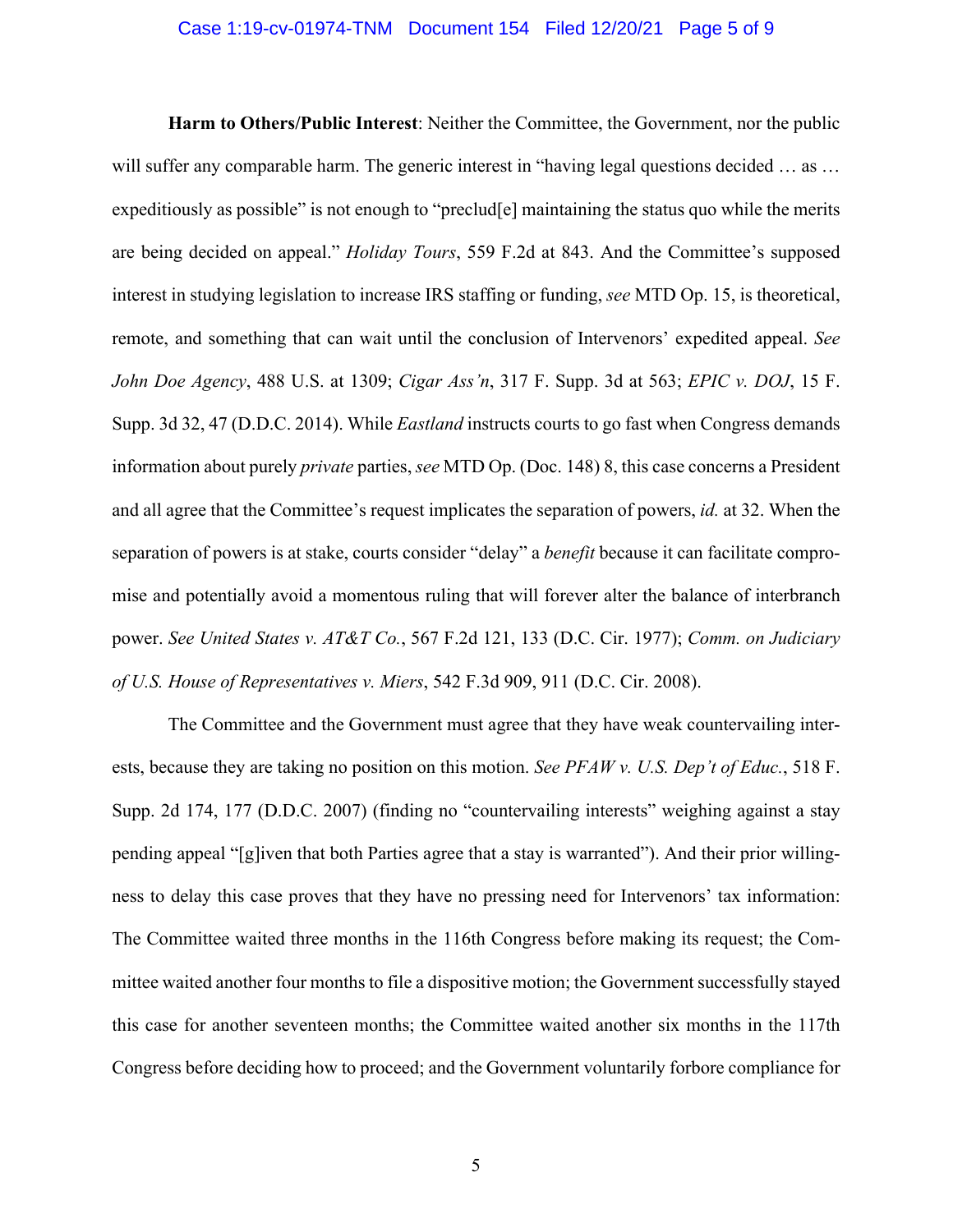#### Case 1:19-cv-01974-TNM Document 154 Filed 12/20/21 Page 6 of 9

 another five months. *See* Doc. 114 at 3-4. The Committee's need for Intervenors' tax information did not somehow become pressing now, right as Intervenors are trying to exercise their right to appeal. *See Maryland v. King*, 133 S. Ct. 1, 3 (2012) (Roberts, C.J., in chambers) (agreeing that a self-imposed "eight-week delay … undermines [the nonapplicant's] allegation of irreparable harm"). And the Government has no interest at stake to begin with.

 **Merits**: Intervenors believe they are likely to succeed on appeal. While Intervenors know they are unlikely to convince this Court of that proposition given its ruling on the motions to dis- miss, "the fact that the Court has thus far been unpersuaded … does not preclude the issuance of a  stay." *NAACP v. Trump*, 321 F. Supp. 3d 143, 147 (D.D.C. 2018); *accord Ala. Ass'n of Realtors*, 2021 WL 1946376, at \*4; *Cigar Ass'n*, 317 F. Supp. 3d at 561. Given the massive harm to Inter- venors and nonexistent harm to everyone else, the Court can grant this motion based on the reali- zation that Intervenors have raised serious questions that are "'a fair ground for litigation and thus for more deliberative investigation.'" *Holiday Tours*, 559 F.2d at 844.

 This Court has already recognized that Intervenors raise serious questions. Because this case involves the first "request under §6103(f) for the tax information of a former or sitting Presi- dent," this Court rightly noted that "[w]e are in uncharted territory." MTD Op. 4. This Court has similarly observed that "'[t]his case presents novel and complex questions about the privileges and authority of all three branches of the federal government,'" a proposition that the Government observing that "the frontier of the law is where we find ourselves"); Doc. 33 at 6 (Government recently endorsed. Doc. 134 at 2 (quoting Doc. 38 at 3); *see also* Doc. 146 at 41 (Government describing Intervenors' objections as "serious," "difficult," and "weighty").

 The Government must agree because it was once on the other side of this case. In 2019, it concluded that the Committee's request sought exposure for the sake of exposure—a conclusion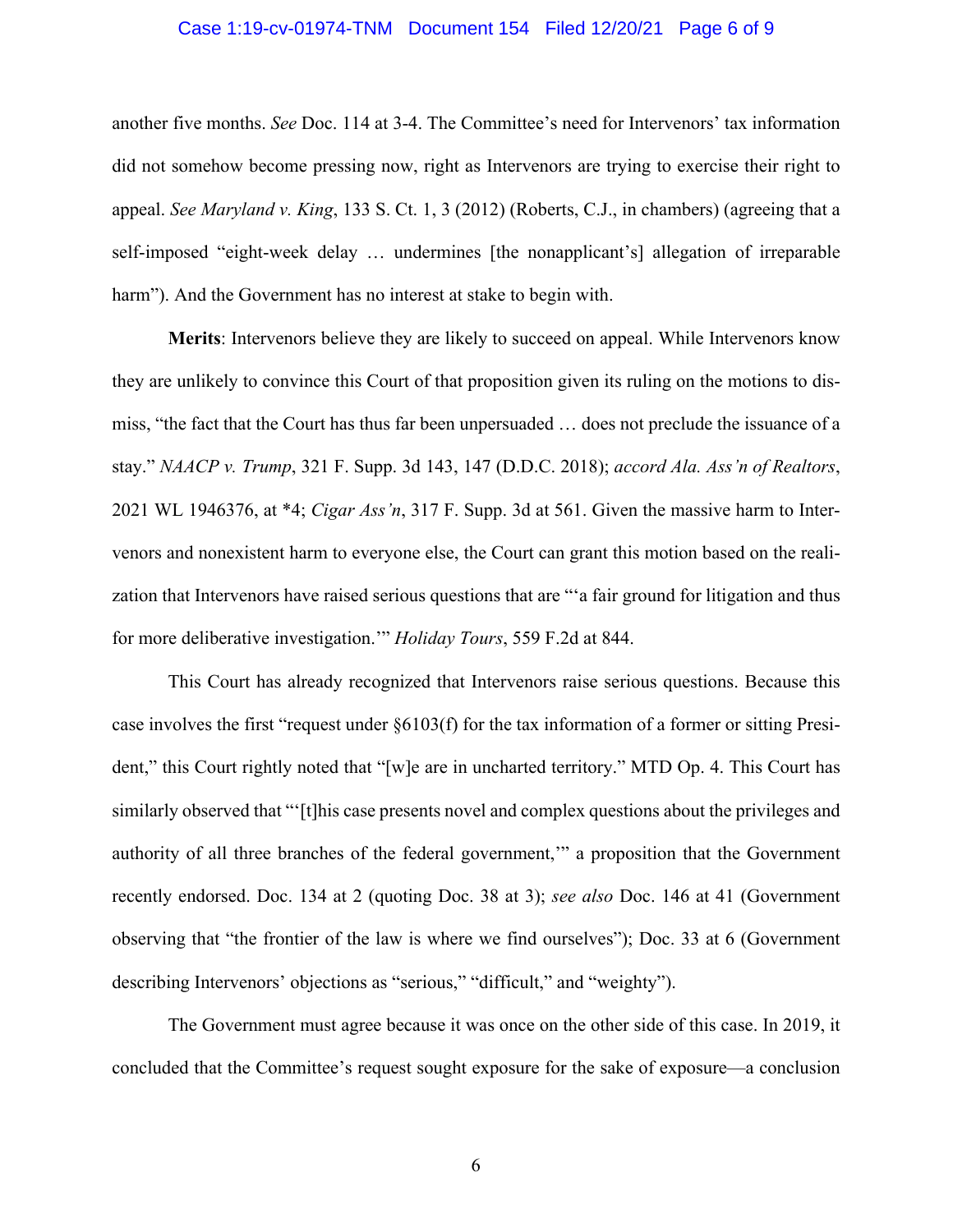### Case 1:19-cv-01974-TNM Document 154 Filed 12/20/21 Page 7 of 9

 that would invalidate even a subpoena to a purely private party. A claim is surely serious if, at one time, the United States Government adopted it as correct. For the Committee's part, it must agree that this case presents serious questions because, on appeal, it will surely argue that parts of this Court's decision are *in*correct. *E.g.*, MTD Op. 14 n.5 (rejecting the Committee's distinction be- tween §6103(f) requests and subpoenas); *id.* at 15 (holding that the primary legislation that the Committee claims to be considering would be unconstitutional); *id.* at 23 (explaining that the Com- mittee's request was likely invalid in 2019); *id.* at 34 n.15 (holding that the Biden administration's acquiescence is not decisive).

 Intervenors will also challenge parts of this Court's decision, and those challenges will raise serious questions that merit further litigation. To name a few:

- • This Court held that the Committee's request is governed by *Nixon v. GSA*, not  *Mazars* or *Mazars* lite. MTD Op. 26. That conclusion contradicts the Govern- ment's position in this case, *id.*, as well as Judge Mehta's decision in *Trump v. Mazars USA LLP*, No. 19-cv-01136-APM, 2021 WL 3602683, at \*13 (D.D.C. Aug. 11, 2021). The D.C. Circuit might soon choose a different test in *Mazars*—a question that its decision in *Thompson* addressed only in dicta. 2021 WL 5832713, at \*24.
- • This Court acknowledged that the Committee's request presents separation-of- powers concerns. MTD Op. 32, 34. But the Court did not *use* that conclusion to inform its analysis of whether the request has a legitimate legislative purpose. Relying mostly on precedents that did not involve a President, this Court ap- plied a highly deferential analysis. *See* MTD Op. 19-20. That analysis contra- dicts the D.C. Circuit's analysis in *Mazars II*, where it correctly noted that the deferential presumptions that normally apply in these cases are no longer ap- propriate where "separation-of-powers concerns … linger in the air." *Trump v. Mazars USA, LLP*, 940 F.3d 710, 726 (D.C. Cir. 2020).
- • The only valid legislation that the Committee could be pursuing, according to this Court, were laws that helped the IRS audit Presidents but did not "*require*  the IRS" to audit Presidents—like bills to increase the IRS's staffing or funding. MTD Op. 15-16. The Committee has never claimed to be studying this kind of law. For good reason, since its request is not even *pertinent* to those proposals. As the D.C. Circuit explained in *Mazars II*, a request for one President's finan- cial information is not pertinent to a law that would "apply to ordinary Execu-tive Branch employees." 940 F.3d at 733. The contrary logic has no stopping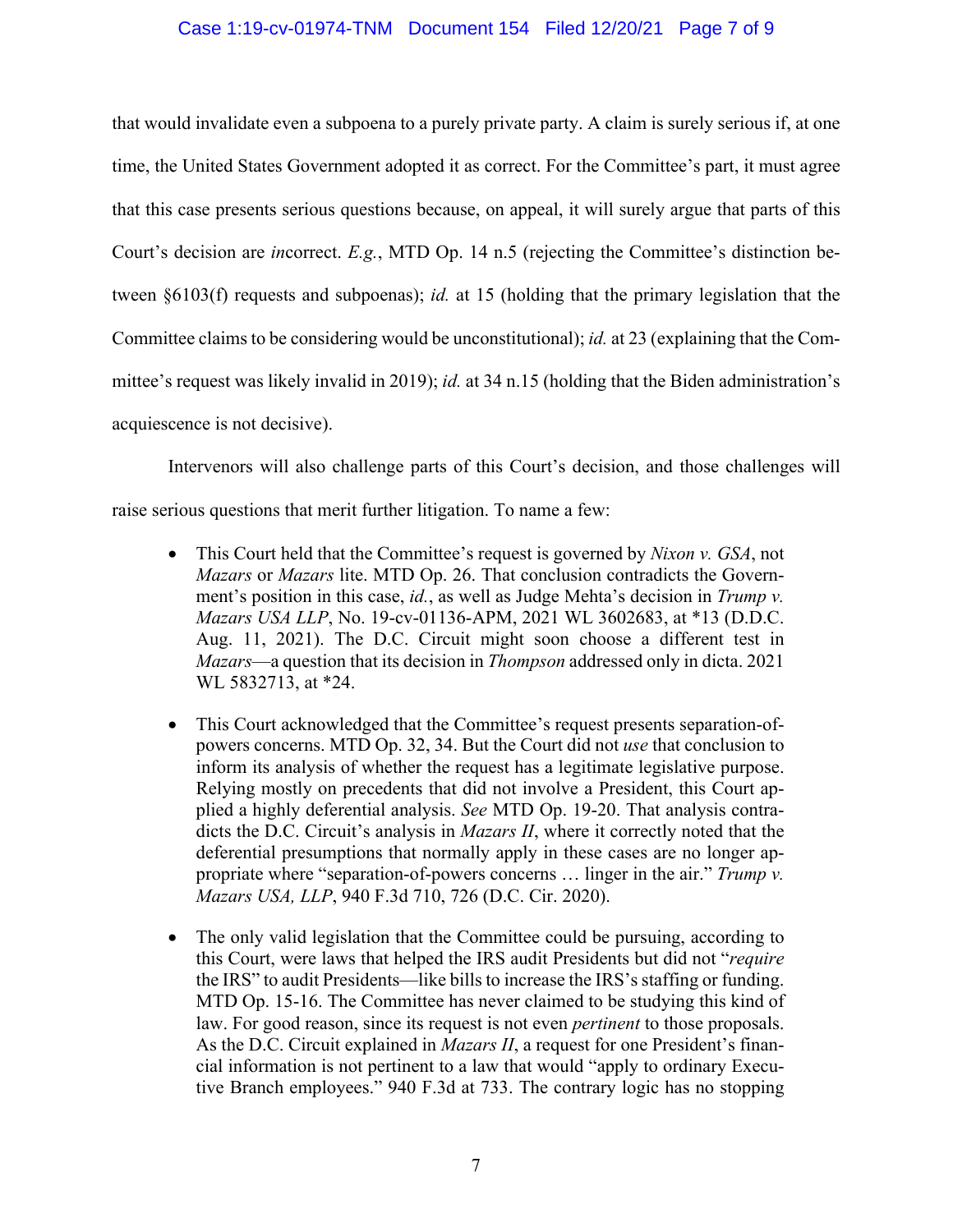point and would allow Congress to bypass the sensitive constitutional issues at stake. *See id.* 

- • This Court rejected Intervenors' facial challenge to the constitutionality of §6103(f), even though it agreed that the statute's "text includes no requirement that the Committee have a valid legislative purpose." MTD Op. 37. The Court reasoned that the statute would be constitutional in cases where Congress does have a legitimate legislative purpose. MTD Op. 38. That conclusion cannot be the D.C. Circuit explained that, when a statute is missing a "constitutionally- required" element, the fact that it can be applied in cases where the missing element happens to be present does not save it from a facial invalidity. *Id.*  "[A]ny legitimate application is pure happenstance," not a consequence of the reconciled with *Gordon v. Holder*, 721 F.3d 638, 654 (D.C. Cir. 2013). There, statutory text. *Id.*
- • This Court rejected Intervenors' First Amendment claim based on its prior con- clusion that the Committee has a legitimate legislative purpose; that conclusion, the Court reasoned, severs the causal chain between the Government's retalia- was correct in *December* that the Committee has a legitimate legislative pur- pose, this Court's conclusion could not have dictated *the Government's* deci- sion in *June* to comply with the Committee's request. Intervenors plausibly al- leged that the Government's decision was based on other, illegitimate concerns. tory intent and Intervenors' injury. *See* MTD Op. 41-42. But even if *this Court*  They pleaded enough to survive the Government's motion to dismiss.

 These questions, among others raised in this case, are weighty. They are largely questions of first impression, and they have already divided jurists in this circuit. *See Am. Mfrs. Mut. Ins.*  ing a stay because the issues could not "be regarded as lacking in substance," did not "appear to be precisely controlled by any decision of this Court," and were "highly debatable"); *Ala. Ass'n of Realtors*, 2021 WL 1946376, at \*4 (finding serious questions that warranted a stay because jurists had reached different conclusions). The seriousness of these questions is augmented, as the Su- preme Court explained in a case involving former President Nixon, by "the special solicitude due to claims alleging a threatened breach of essential Presidential prerogatives under the separation *Co. v. Am. Broad.-Paramount Theatres, Inc.*, 87 S. Ct. 1, 2 (1966) (Harlan, J., in chambers) (grantof powers." *Nixon v. Fitzgerald*, 457 U.S. 731, 742-43 (1982); *e.g.*, *Dellums v. Powell*, 561 F.2d